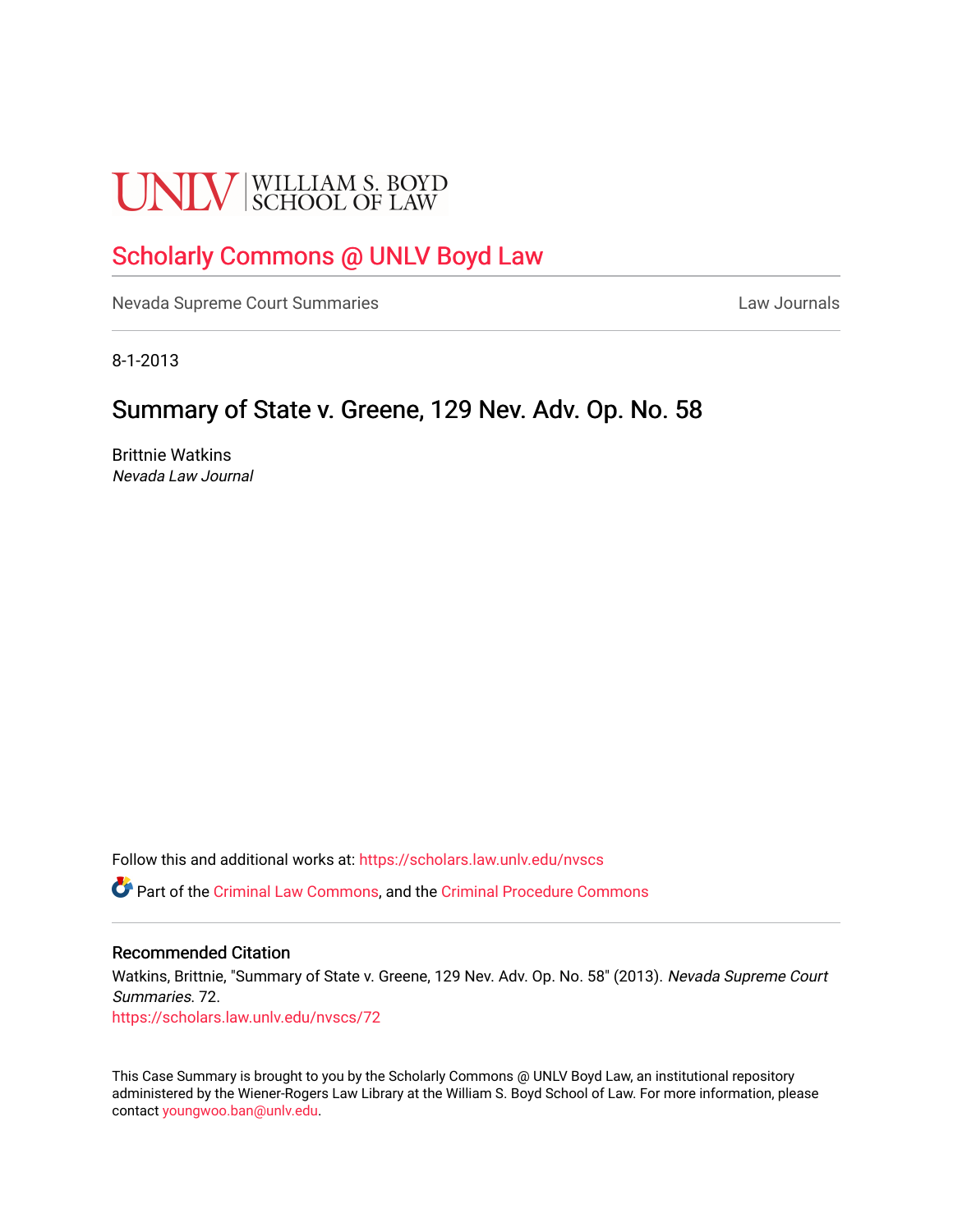# *State v. Greene*, 129 Nev. Adv. Op. No. 58 (Aug 1, 2013)<sup>1</sup>

# CRIMINAL LAW – CRIMINAL PROCEDURE, HABEAS PETITIONS

#### **Summary**

The Court considered an appeal from a district court order granting respondent's post-conviction petition for a writ of habeas corpus.

## **Disposition/Outcome**

An ineffective-assistance-of-counsel claim to show good cause and prejudice to overcome procedural bars to a habeas petition must be supported by the record. When the district court directs a prevailing party to draft an order resolving a post-conviction petition for a writ of habeas corpus, it must provide sufficient direction regarding the basis for its decision to enable the prevailing party to draft the order.

# **Facts and Procedural History**

Delbert Greene took part in the robbery of a grocery store attendant on June 7, 2007. Subsequently, he was convicted of burglary while in possession of a deadly weapon (count I), conspiracy to commit robbery (count II), and robbery with the use of a deadly weapon (count III). Greene was given a sentence of 36-106 months in prison for count I; a prison term of 18-60 months for count II, to run consecutively with count I; and a prison term of 48-180 months plus an equal and consecutive term for the deadly weapon enhancement for count III. The court erred by ordering count III to run concurrently with count I, but consecutively with count II. In addition, the court failed to specify the sentence for the deadly weapon enhancement. On direct-appeal, the Court remanded for a new sentencing hearing.<sup>2</sup>

On remand, the trial court amended the sentences for the three counts to be imposed consecutively. Greene appealed from the amended judgment of conviction. The court affirmed the amended judgment of conviction.<sup>3</sup>

Greene also timely filed a post-conviction petition for a writ of habeas corpus while his appeal from the amended judgment of conviction was pending. Greene appealed based on ineffective-assistance-of-counsel claims in addition to direct-appeal issues. The judge refused to appoint counsel, refused an evidentiary hearing and denied Greene's petition, with very little discussion of the issues raised. The Nevada Supreme Court affirmed the order. 4

Approximately three years later, Greene filed a second post-conviction petition for a writ of habeas corpus, but this time, the petition was related to the resentencing hearing. Greene claimed that 1) his counsel did not appear for the resentencing hearing, but sent an unprepared associate instead; 2) the amended judgment of conviction

<sup>&</sup>lt;sup>1</sup> By Brittnie Watkins

<sup>&</sup>lt;sup>2</sup> Greene v. State, Docket No. 42110 (Order Affirming in Part and Remanding, May 18, 2004).<br><sup>3</sup> Greene v. State, Docket No. 43628 (Order of Affirmance, August 24, 2005).<br><sup>4</sup> Greene v. State, Docket No. 45127 (Order of Af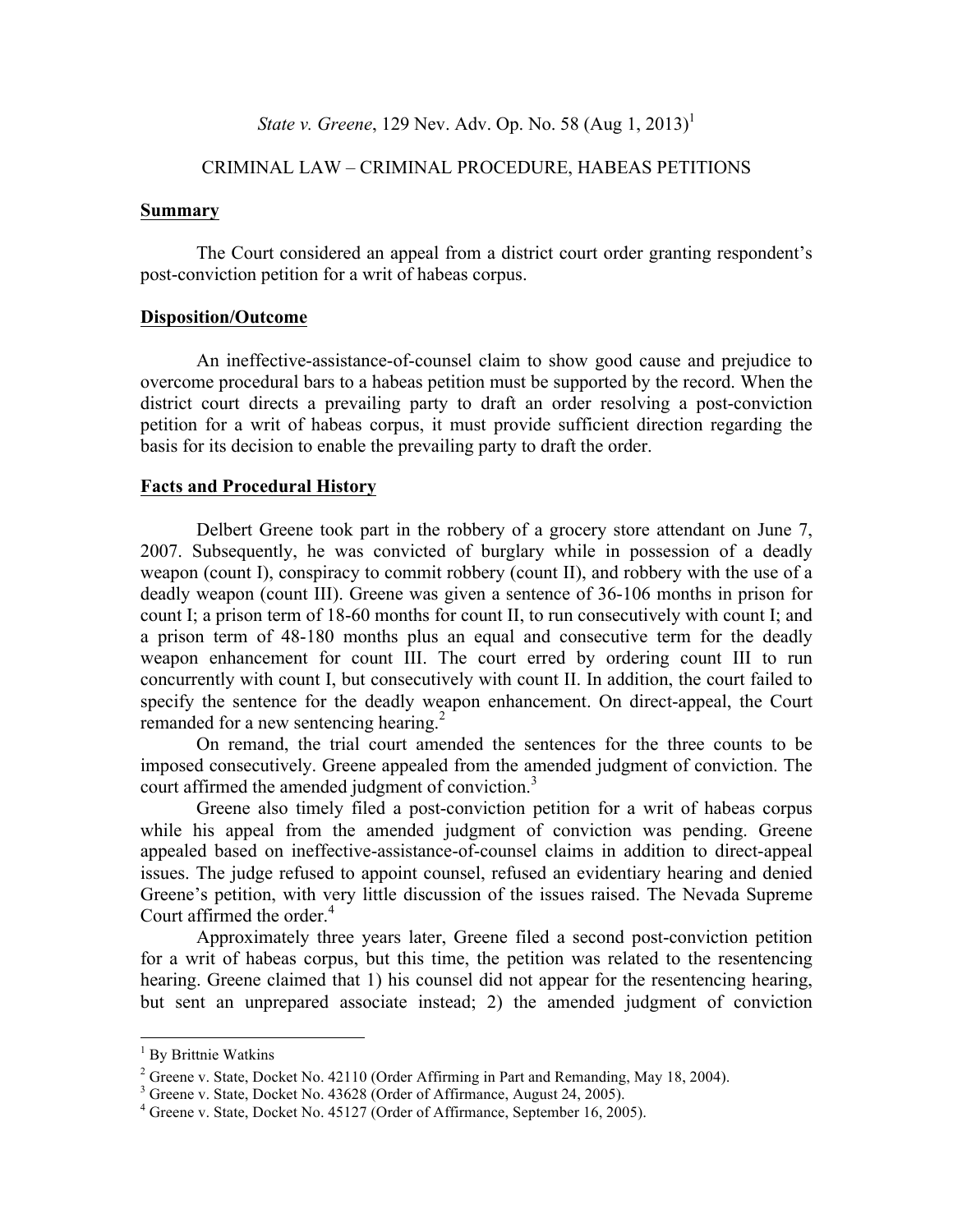erroneously increased his sentence; and 3) procedural bars to his petition should be excused because he did not know his collateral, federal challenge had been decided or that he could advance in state court while his federal matter was pending. Once again, the judge refused to appoint counsel, refused an evidentiary hearing, and denied Greene's petition. The judge found the petition to be untimely without good cause.<sup>5</sup> On appeal, the Nevada Supreme Court found that Greene was unable to show that impairment external to the defense prevented him from observing procedural default rules.<sup>6</sup> The Court affirmed the order denying Greene's petition, but also remanded the case to correct a clerical issue in the sentencing. $\prime$ 

Approximately one week later, the trial court corrected the clerical error to read that count III was to run consecutive to counts I and II, NOT consecutive to counts II and III. Greene filed two additional post-conviction petitions for writs of habeas corpus related to the second amended judgment of conviction. The same trial judge again refused to appoint counsel, refused an evidentiary hearing and denied the petition with no discussion of the merits. On appeal, the Nevada Supreme Court consolidated the cases and affirmed the order. $8$  The Court concluded that 1) Greene did not have a right to counsel at the proceeding that corrected the clerical error because no substantial rights were implicated<sup>9</sup> 2) Greene's presence was not required at the proceeding to correct the clerical error<sup>10</sup> 3) the lower court did not err when increasing Greene's sentence in the second amended judgment of conviction and 4) Greene failed to demonstrate that he was denied his right to a direct appeal from the second amended judgment of conviction.<sup>11</sup>

Over six and a half years after the amended judgment of conviction was affirmed, Greene filed the petition currently under consideration. This time, Greene had the assistance of counsel. The court determined the petition was untimely, successive, and an abuse of the writ. The petition failed to show good cause or prejudice to excuse the procedural bars.

# **Discussion**

Greene's instant petition argued substantive issues, alleging that his counsel was ineffective at the resentencing hearing. Greene claims an associate attorney who had no knowledge of the case and who did not put forth an argument when the court added 28 years was ineffective. The Court rejected the argument related to counsel, stating that there was no source for this claim or the portrayal of counsel. The petition argued (without citation to legal authority) that the resentencing resulted in an improper enhancement of Greene's sentence by two different offenses based on the same fact pattern asserting the presence of a weapon. This, Greene's post-conviction attorney

 <sup>5</sup> *See* Nev. Rev. Stat. 34.726(1) (2013); Nev. Rev. Stat. 34.810(1)(b), (2)-(3) (2013). <sup>6</sup> *See* Hathaway v. State, 119 Nev. 248, 252, 71 P.3d 503, 506 (2003); *see also* Colley v. State, 105 Nev.

<sup>235, 236, 773</sup> P.2d 1229, 1230 (1989), *abrogated by statute on other grounds as recognized by* State v.

 $^7$  Greene v. State, Docket No. 52584 (Order of Affirmance and Remand to Correct Judgment of Conviction, August 25, 2009). See Nev. Rev. Stat. 176.565 (2013).<br>
<sup>8</sup> Greene v. State, Docket Nos. 56013/56546 (Order of Affirmance, November 8, 2010).<br>
<sup>9</sup> See Mempa v. Rhay, 389 U.S. 128, 134 (1967).<br>
<sup>10</sup> See Gallego v. State, 117